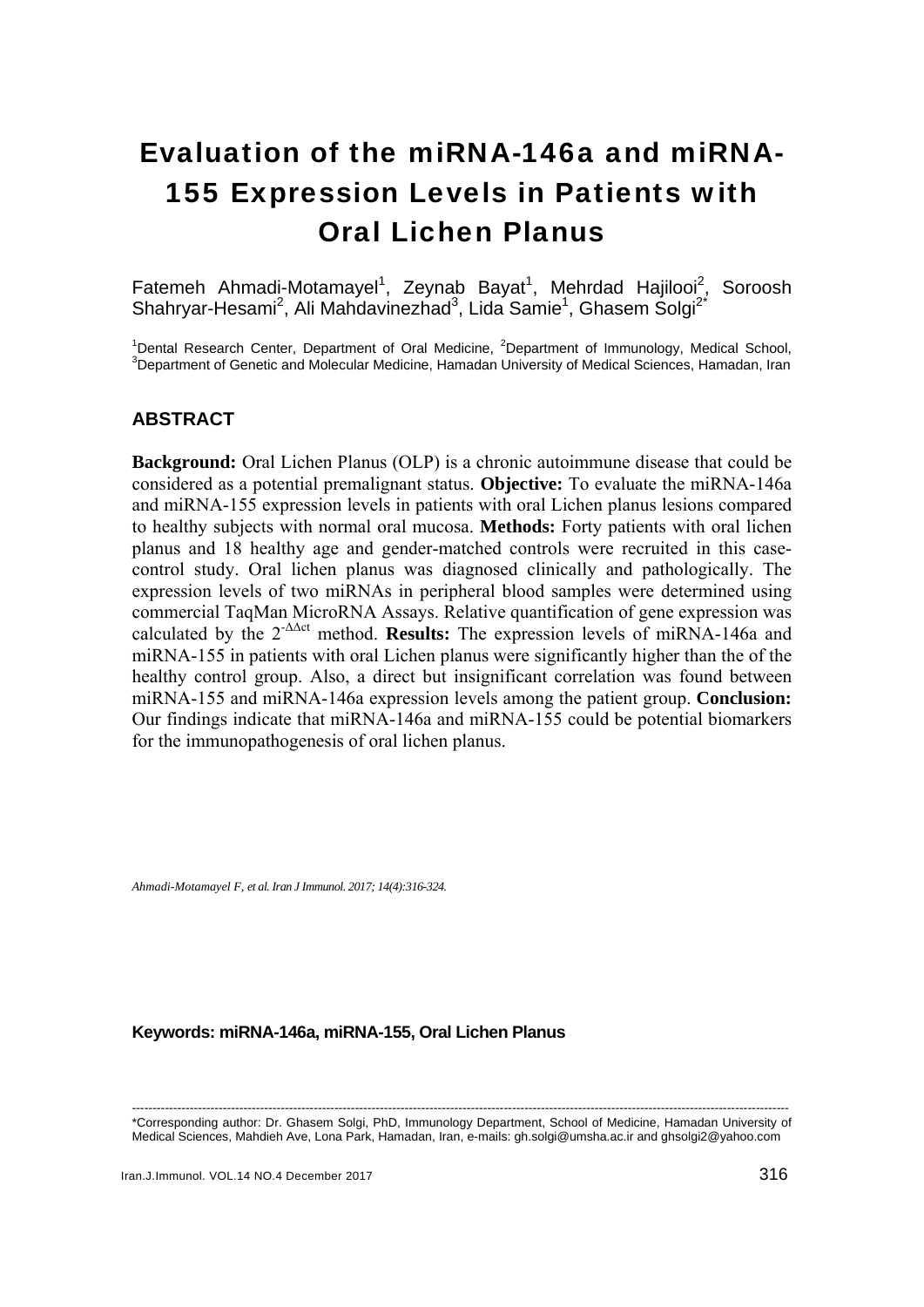# **INTRODUCTION**

Lichen planus is a chronic inflammatory disease mediated by T lymphocytes that involves stratified squamous epithelial tissue (1-3). Although this autoimmune dermatosis normally affects the oral mucosa, it may involve the skin, nails, and genital mucosa (4,5). Oral Lichen Planus (OLP) is characterized by multiple clinical features including white striations, white plaques or papules, erythema, blisters, and erosions (2,6). Diagnosis of OLP may need histopathological examination. It is widely accepted that patients with OLP are predisposed to develop oral carcinoma; though the risk is low (6). The prevalence of OLP, which is more common in middle-aged women and is rarely seen in children  $(6,8,9)$ , has been reported in the literature between 0.5 to 4% (1,2,4,7). Although the exact etiology of OLP is not completely understood, the important role of inflammatory factors (e.g. cytokines) has been highlighted besides some other causal factors including anxiety, diabetes, autoimmune diseases, drugs, stress, infections and genetic predisposition (8,10). Abnormal expression of cytokines as potential key players in the immunopathogenesis of OLP is characterized by the imbalance between Th1 and Th2 cytokines (11). Considering the microRNAs (miRNAs) engagement in the regulation of cytokines gene expression, unraveling the exact role of miRNA-mRNA network in the pathogenesis of OLP may have clinical importance (11). MicroRNAs are small conserved non-coding RNA molecules that regulate gene expression post-transcriptionally by targeting 3′-untranslated region (UTR) of specific messenger RNAs (mRNAs) for degradation or translational repression. Regulation of microRNA-mediated gene is critical for normal cellular functions such as cell cycle, differentiation, apoptosis, immunological functions, and autoimmune disease prevention (12-16). It has been suggested that both over- and under-expression of miRNAs may induce dysregulation of specific mRNAs, which may affect immune responses and lead to the pathologic conditions (17). To the best of our knowledge, only one study has demonstrated a relationship between miRNA-146a and miRNA-155 expression levels and OLP (4). To further explore and confirm this correlation in Iranian patients, as a different ethnic population compared to above study, we designed the present study to evaluate the expression levels of the miRNA-146a and miRNA-155 in a blood samples of OLP patients in comparison with healthy subjects with normal oral mucosa

# **MATERIALS AND METHODS**

**Patients.** This case-control study was conducted in School of Dentistry, Hamadan University of Medical Sciences between May 2013 and September 2014. Forty patients with confirmed disease according to diagnostic hallmarks of lichen planus including clinical symptoms and histopathological characteristics of OLP irrespective of sex and age were recruited. All types of OLP such as reticular, plaque-like, and erosive forms were examined in the study. Next, 9 out of 40 patients with therapeutic interventions were classified as a treated group and the remaining 31 ones were classified as new cases without medication (untreated group). Eighteen age- and gender-matched healthy subjects without any specific disease or medications were selected among persons who referred to the Department of Oral Medicine for routine dental examination as the controls.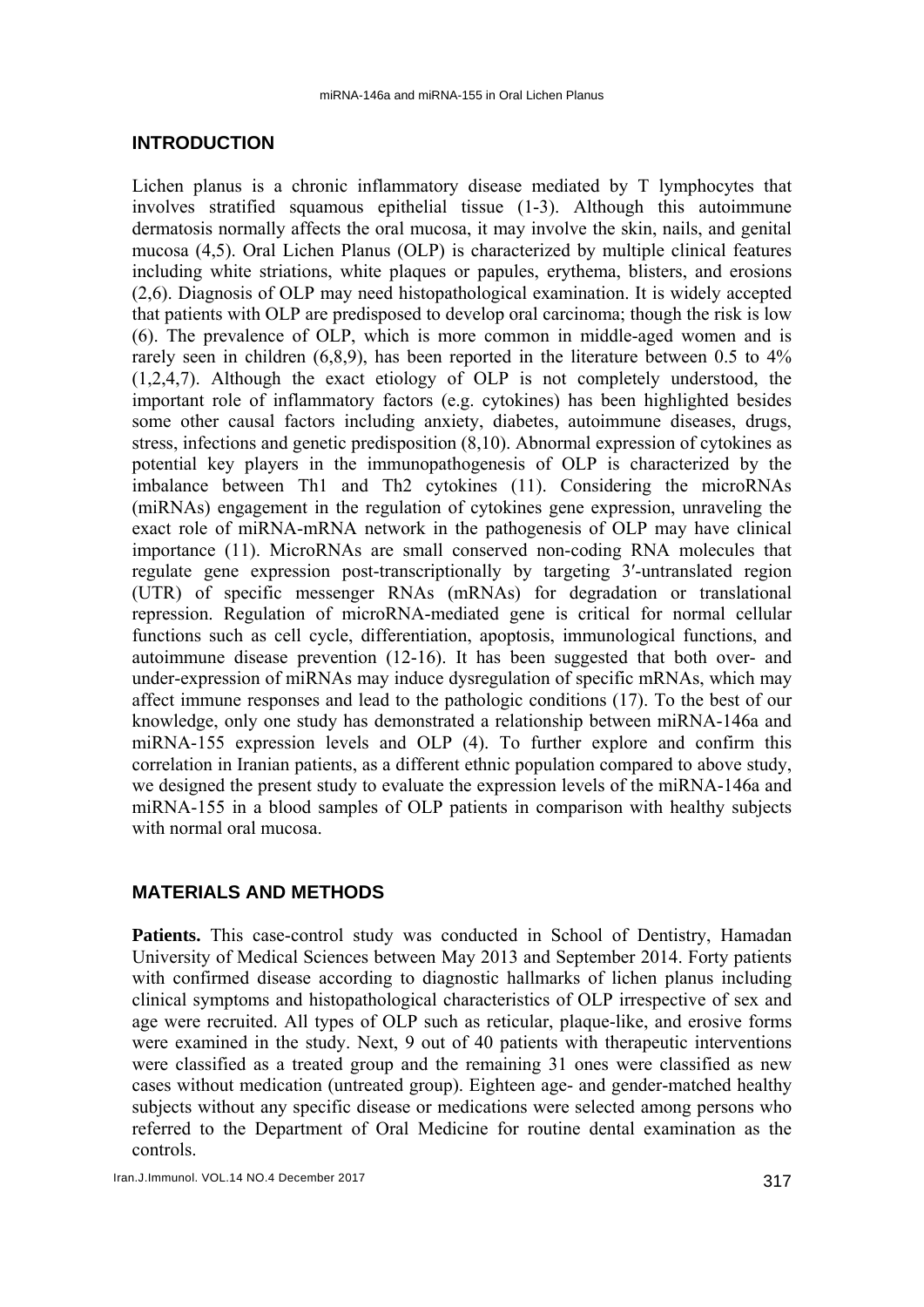**Exclusion Criteria.** The following patients excluded from the study: those with (a) systemic metabolic disease particularly diabetes mellitus and hepatitis C, (b) those with probably unilateral lesions that occurred due to drugs or contact reactions, (c) those with periodontal diseases, (d) cigarette smokers, (e) those with history of acute oral trauma, (f) history of bone marrow transplantation and (g) history of medications during the last months (at least 3 months), which may induce lichenoid reactions such as oral hypoglycemic agents, anti-hypertensive, and ACEs inhibitors. This case-control study was approved by our institutional ethics committee. Moreover, all patients who fulfilled the clinical characteristics and histopathological criteria and healthy control subjects gave written informed consents approved by the ethics committee of Hamadan University of Medical Sciences in accordance with the World Medical Association Declaration of Helsinki.

**Blood Sample Collection and Total RNA Extraction.** Two milliliters of peripheral blood was collected in EDTA containing tubes. Afterward, total RNA was extracted from whole blood using TRIZOL Reagent (Invitrogen, CA, USA), according to the manufacturer's protocol. The concentration of total RNA was determined by spectrophotometer and agarose gel electrophoresis was applied to assess the integrity of extracted RNA.

**cDNA Synthesis and Quantification of miRNA Expression.** Synthesis of cDNA was performed from 10 ng of total RNA using Taq-Man MicroRNA Reverse Transcription kit (Invitrogen, CA, USA) according to manufacturer's instructions. After that, quantification of miRNAs expression levels was carried out by applying individual TaqMan MicroRNA Assays (TaqMan MicroRNA Assay, Applied Biosystems, USA) for miRNA-146a and miRNA-155 in an Exicycler real-time PCR 96-well optical plate (Bioneer, Korea). Each assay was performed in technical duplicates. The expression levels of miRNA-155 and miRNA-146a were normalized to RNU48 as an internal control. The average threshold cycle (Ct) for two replicates per sample was used to calculate  $\Delta$ Ct. Relative quantification of gene expression was calculated by the  $2^{-\Delta \Delta ct}$ method.

**Statistical Analysis.** The mean values of quantitative variables between groups were compared using an unpaired t-test for data distributed normally and Mann-Whitney test for non-normal data. Also, correlation analyses were carried out to determine the relationship between pairs of variables using Pearson's and Spearman's rank correlations. The P values  $\leq 0.05$  were considered as significant difference. The ANOVA or Kruskal-Wallis test was used to compare means among two or more groups. Data analyses were performed using the SPSS Version 16.0 for windows and GraphPad Prism 5 (GraphPad Software, San Diego, CA) software packages.

# **RESULTS**

The expression levels of miRNA-146a and miRNA-155 in patients with lichen planus were significantly higher than that of healthy individuals (Fig. 1). Also, treated OLP patients demonstrated significantly up-regulated miRNA-146a and miRNA-155 expressions compared to the control group (Fig. 2). The expression levels of miRNA-155 and miRNA-146a did not differ significantly between treated and untreated patients (Fig. 3). Pearson's correlation analysis depicted a direct correlation between miRNA-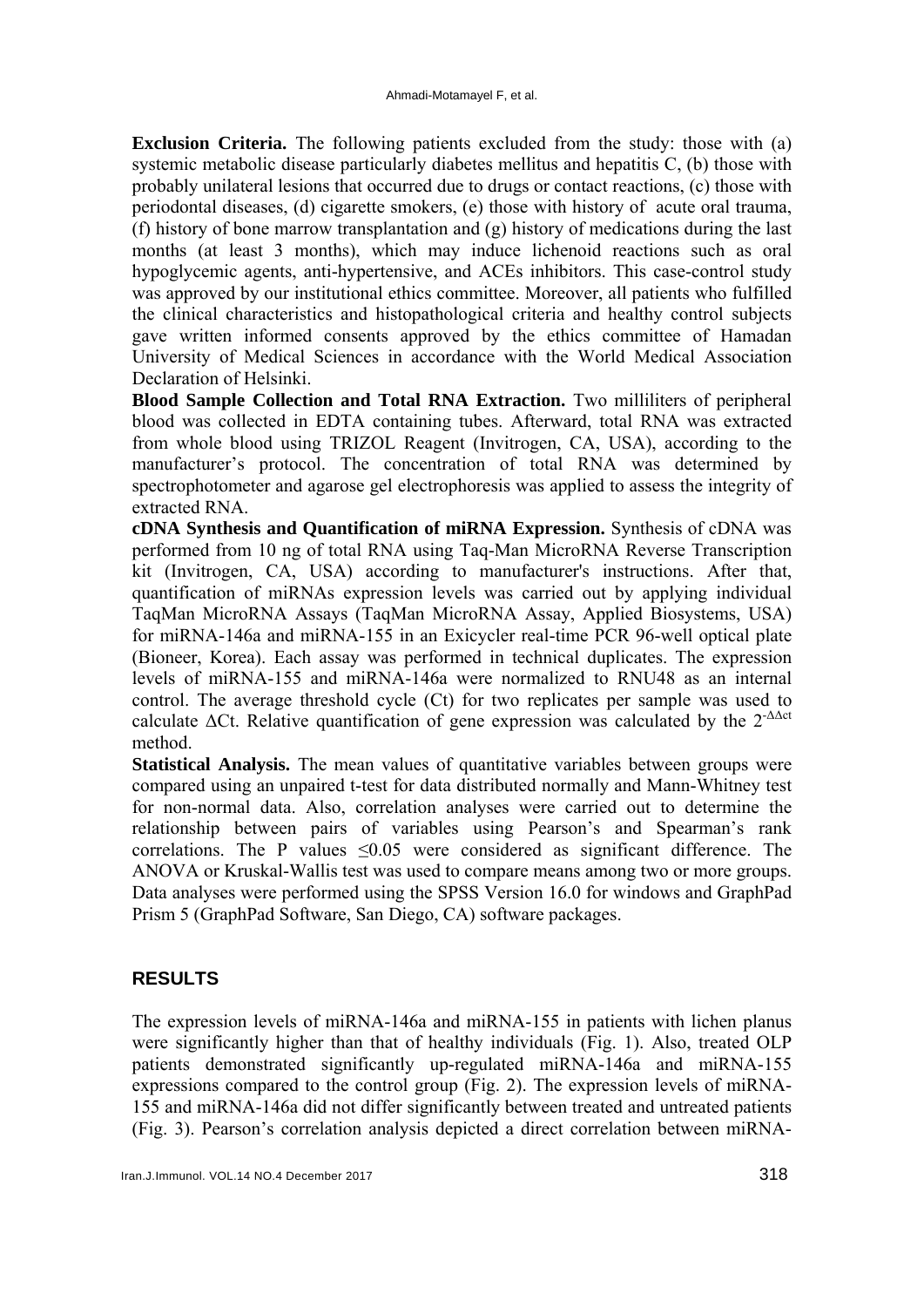146a and miRNA-155 expression levels among patients compared to healthy controls but, it was not statistically significant  $(P=0.32)$ .



**Figure 1. Comparison of the expression level of miRNA-146a and miRNA-155 between patients (n=40) and healthy controls (n=18).** T: Patients, C: Controls.



**Figure 2. Comparison of the expression level of miRNA-146a and miRNA-155 between patients with a history of previous treatment (n=9) and healthy controls (n=18).** Tr: Treated patients, C: controls.

Analysis of demographic data for the study subjects showed that differences in the expression levels of two miRNAs according to demographics including gender, age, body mass index, treated or untreated, types of lichen planus (reticular, erosive, popular, plaque type, erosive and reticular, and bullous), family history, and smoking were not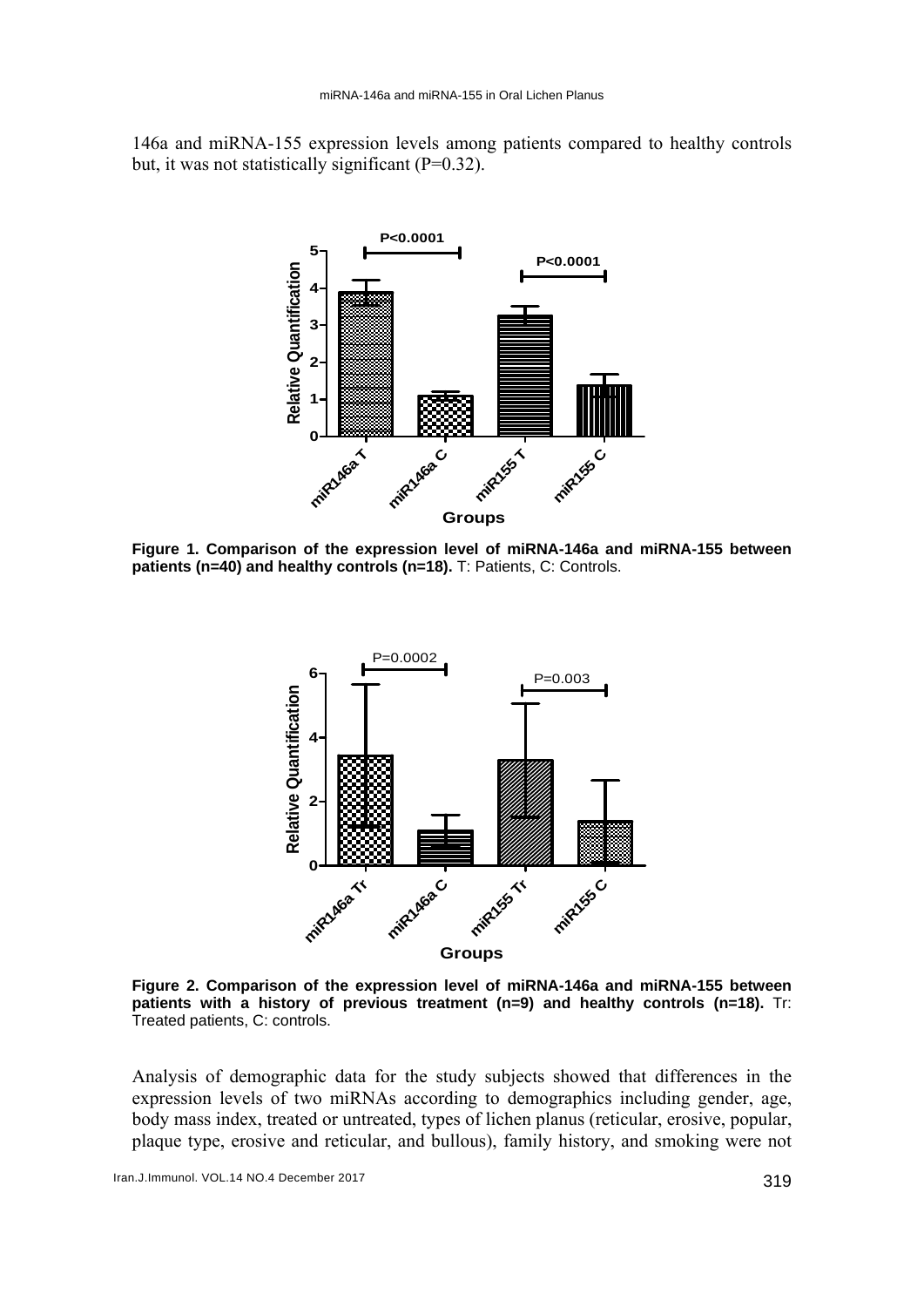#### Ahmadi-Motamayel F, et al.

statistically significant. The only significant difference was found in increased levels of miRNA-146a expression in patients with cutaneous involvement compared to those without skin pathology  $(P=0.05, Table 1)$ .



**Figure 3. Expression state of miRNA-146a and miRNA-155 in patients with a history of treatment (n=9) in comparison with untreated patients or new cases (n=31).** UT: Untreated patients, Tr: Treated patients.

# **DISCUSSION**

Oral Lichen Planus (OLP) is an autoimmune, resistant to medical therapy and sometimes severe and refractory premalignant disease with unknown exact etiology (2,3,18). Several studies have indicated that simultaneous evaluation of both mRNA and miRNA profiles could be a powerful tool to clarify the immunopathogenesis of autoimmune diseases and subsequently defining proper therapeutic interventions (19- 21). In this context, various expression patterns of miRNAs including miR-146a, miR-155, miR-146b-5p, miR-27b, miR-21, miR-320a, etc. in blood or tissue and saliva samples from OLP patients have been documented  $(11,19,22)$ .

Our results showed that the expression levels of miRNA-146a and miRNA-155 in OLP patients were significantly higher than those of healthy controls. Also, a higher level of miRNA-146a expression was observed in patients with cutaneous involvement compared to those without skin pathology. Additionally, there was a direct but insignificant correlation between miRNA-146a and miRNA-155 expression levels among patients group. In this regard, miRNAs have been shown to play an important role in development and progression of diseases such as cancer and certain autoimmune diseases (23,24). Given that miRNAs expression patterns have been evaluated locally (e.g., in biopsy specimens) and in sera, body fluids, and blood samples, the results from sera samples were comparable with tissue samples of the patients. Hence, applying less invasive and preferentially non-invasive samples for evaluation of clinically relevant molecular biomarkers could be very crucial (18).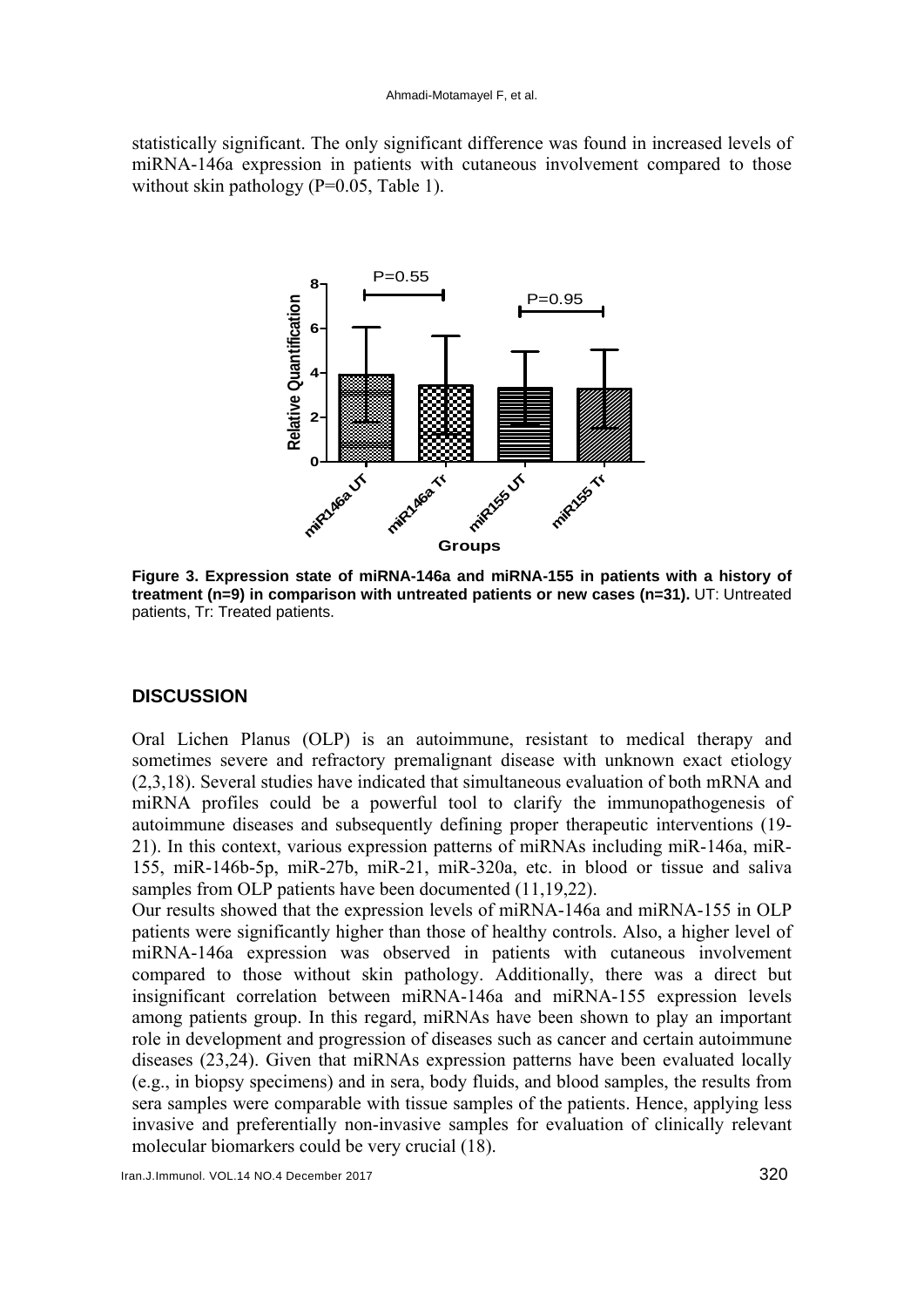|                        | *miRNA 146a      |                  |                  |          | * miRNA 155      |                  |                  |          |
|------------------------|------------------|------------------|------------------|----------|------------------|------------------|------------------|----------|
| <b>Variables</b>       | <b>Number</b>    | Mean             | <b>SD</b>        | P values | Number Mean      |                  | <b>SD</b>        | P values |
| Gender                 |                  |                  |                  |          |                  |                  |                  |          |
| Female                 | 28               | 3.69             | 2.11             |          | 28               | 3.29             | 1.63             |          |
| <b>Male</b>            | 12               | 4.37             | 2.32             | 0.35     | 12               | 3.18             | 2.14             | 0.84     |
| Side of involvement    |                  |                  |                  |          |                  |                  |                  |          |
|                        |                  |                  |                  |          |                  |                  |                  |          |
| <b>Unilateral</b>      | 6                | 3.55             | 2.46             |          | 6                | 2.92             | 1.30             |          |
| <b>Bilateral</b>       | 34               | 3.94             | 2.15             | 0.69     | 34               | 3.32             | 1.67             | 0.57     |
| Age                    |                  |                  |                  |          |                  |                  |                  |          |
| $<$ 40 yrs             | 18               | 3.77             | 2.11             |          | 18               | 3.67             | 2.13             |          |
| $>40$ yrs              | 22               | 3.97             | 2.26             | 0.78     | 22               | 3.90             | 2.30             | 0.76     |
| Body Mass Index        |                  |                  |                  |          |                  |                  |                  |          |
| <b>Normal</b>          | 15               | 4.39             | 2.30             |          | 15               | 3.29             | 1.60             |          |
| Over weight            | 18               | 3.91             | 2.20             |          | 18               | 3.21             | 1.28             |          |
| <b>Obesity</b>         | $\tau$           | 2.69             | 1.52             | 0.23     | $\overline{7}$   | 3.32             | 2.51             | 0.98     |
| Situation of treatment |                  |                  |                  |          |                  |                  |                  |          |
| <b>Untreated</b>       | 31               | 3.96             | 2.16             |          | 32               | 3.22             | 1.58             |          |
|                        |                  |                  |                  |          |                  |                  |                  |          |
| <b>Treated</b>         | 5                | 4.69             | 2.96             |          | $\overline{4}$   | 3.31             | 0.92             |          |
| <b>Treating</b>        | 4                | 2.40             | 0.82             | 0.30     | $\overline{4}$   | 3.53             | 2.68             | 0.75     |
| Type of lichen planus  |                  |                  |                  |          |                  |                  |                  |          |
| <b>Reticular</b>       | 13               | 4.18             | 2.35             |          | 13               | 3.15             | 1.26             |          |
| <b>Erosive</b>         | 5                | 2.6              | 1.10             |          | 5                | 3.45             | 2.80             |          |
| Papullar               | $\sqrt{2}$       | 2.97             | 3.05             |          | $\overline{2}$   | 4.88             | 2.32             |          |
| <b>Plaque type</b>     | $\overline{2}$   | 4.93             | 3.36             |          | $\overline{2}$   | 4.11             | 0.94             |          |
| Erosive& reticular     | 18               | 4.00             | 2.15             |          | 18               | 3.00             | 1.46             |          |
| <b>Bolluse</b>         | $\boldsymbol{0}$ | $\boldsymbol{0}$ | $\boldsymbol{0}$ | 0.60     | $\boldsymbol{0}$ | $\boldsymbol{0}$ | $\boldsymbol{0}$ | 0.55     |
| Site of involvement    |                  |                  |                  |          |                  |                  |                  |          |
| <b>Buccal mucosa</b>   |                  |                  |                  |          |                  |                  | 1.35             |          |
|                        | 23               | 3.81             | 2.26             |          | 23               | 3.29             |                  |          |
| Gingiva                | $\overline{4}$   | 2.56             | 0.67             |          | $\overline{4}$   | 3.14             | 2.23             |          |
| <b>Tongue</b>          | 6                | 4.18             | 2.49             |          | 6                | 3.51             | 1.89             |          |
| Floor of the mouth     | $\overline{7}$   | 4.58             | 2.13             | 0.52     | $\overline{7}$   | 2.99             | 2.12             | 0.95     |
| Cutaneous involvement  |                  |                  |                  |          |                  |                  |                  |          |
| Yes                    | 5                | 5.64             | 1.69             |          | 5                | 2.90             | 1.43             |          |
| N <sub>0</sub>         | 35               | 3.63             | 2.13             | 0.05     | 35               | 3.31             | 1.64             | 0.60     |
| Other mucosal          |                  |                  |                  |          |                  |                  |                  |          |
| involvement            |                  |                  |                  |          |                  |                  |                  |          |
| Yes                    | $\overline{2}$   | 2.45             | 0.64             |          | $\overline{c}$   | 2.72             | 2.60             |          |
| N <sub>0</sub>         | 38               | 3.95             | 2.20             | 0.35     | 38               | 3.28             | 1.59             | 0.63     |
| History of follow up   |                  |                  |                  |          |                  |                  |                  |          |
|                        |                  |                  |                  |          | $\boldsymbol{7}$ |                  |                  |          |
| 1yr                    | $\overline{7}$   | 4.80             | 2.54             |          |                  | 2.80             | 0.84             |          |
| 1.5 <sub>yrs</sub>     | $\boldsymbol{0}$ |                  |                  |          | $\boldsymbol{0}$ | $\overline{0}$   | $\boldsymbol{0}$ |          |
| 2 <sub>yrs</sub>       | $\boldsymbol{7}$ | 3.47             | 2.38             |          | 7                | 3.85             | 1.50             |          |
| 2.5 <sub>yrs</sub>     | $\mathfrak{Z}$   | 2.70             | 2.07             |          | $\mathfrak{Z}$   | 4.54             | 2.69             |          |
| 3yrs                   | $\sqrt{2}$       | 5.33             | 4.17             |          | $\mathbf{2}$     | 3.21             | 058              |          |
| >3yrs                  | 21               | 3.74             | 1.86             | 0.51     | 21               | 3.04             | 1.71             | 0.45     |
| Family history         |                  |                  |                  |          |                  |                  |                  |          |
| <b>Yes</b>             | $\overline{2}$   | 3.67             | 2.98             |          | $\mathfrak{2}$   | 4.50             | 3.61             |          |
| $\bf No$               | 38               | 3.89             | 2.17             | 0.89     | 38               | 3.19             | 1.52             | 0.27     |
| Smoking                |                  |                  |                  |          |                  |                  |                  |          |
| <b>Yes</b>             | 5                | 4.31             | 2.87             |          | 5                | 3.62             | 1.61             |          |
| N <sub>0</sub>         | 35               | 3.82             | 2.10             | 0.64     | 35               | 3.21             | 1.52             | 0.60     |
|                        |                  |                  |                  |          |                  |                  |                  |          |
| Relation with food     |                  |                  |                  |          |                  |                  |                  |          |
| Yes                    | $\overline{2}$   | 3.67             | 2.97             |          | 15               | 2.94             | 1.40             |          |
| N <sub>0</sub>         | 38               | 3.89             | 2.17             | 0.89     | 25               | 3.44             | 1.73             | 0.35     |

### **Table 1. Comparison of miRNA expression levels according to demographic and clinical features.**

\* Fold changes of miRNAs expression levels in comparison with healthy controls.

Iran.J.Immunol. VOL.14 NO.4 December 2017 321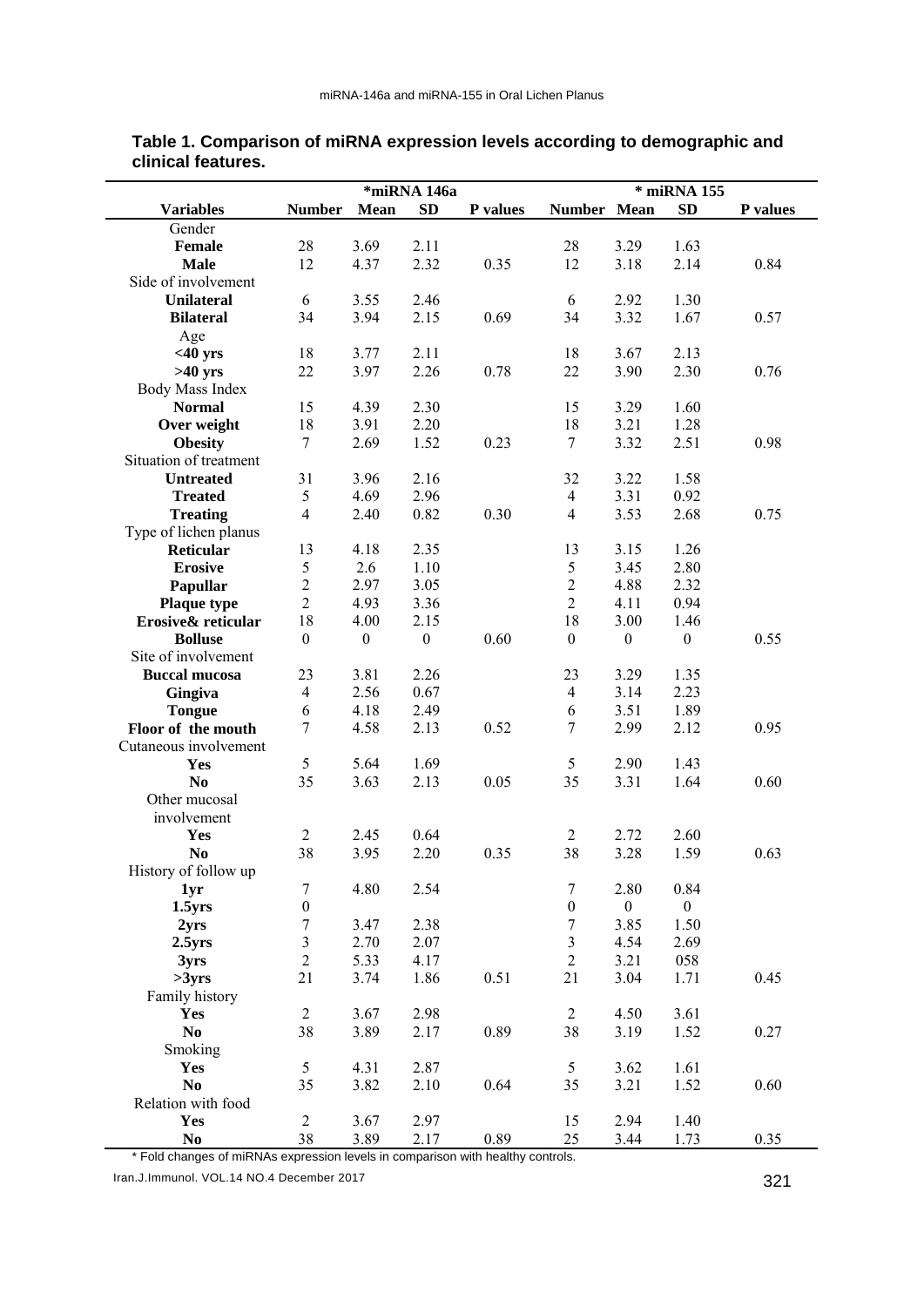Understanding the etiopathogenesis of OLP is one of the major challenges in oral pathology. The complex network of cytokines in initiation and exacerbation of oral lesions in OLP results from the imbalance between Th1 and Th2 immune responses, which are the hallmark of autoimmunity (11,19). MicroRNAs are known as one of the important regulators of gene expression and this epigenetic mechanism is more remarkable for the genes involved in the induction and regulation of the immune responses. The expression pattern of miRNA-146a and miRNA-155 and their potential target transcripts can affect the differentiation of CD4+ T cells towards Th1 or Th2 responses (4,15). In this context, some studies have shown upregulation of miRNA-146a and miRNA-155 expressions in tissue samples of OLP patients compared to healthy controls (4). Moreover, the altered expression levels of miRNA-146a and miRNA-155 have been reported in other chronic inflammatory situations such as periodontal diseases, rheumatoid arthritis, and Sjogren's syndrome (12,23,25,26). In line with these findings, we observed an increased level of miRNA-146a and miRNA-155 expressions in peripheral blood samples of OLP patients.

Rodriguez *et al.* showed that the downregulation of miRNA-155 in mouse dendritic cells results in impaired T-cell response to the antigen (27). In addition, it has been suggested that miRNA-155 is involved in differentiation of CD4+ T cells toward Th1 through IFN-γ signaling (28). Alternatively, miRNA-146a mediates the downregulation of signal transducers and activators of transcription 1 (STAT1), a transcription factor needed for differentiation of Th1 cells (29). Based on these observations, our findings may indicate that overexpression of miRNA-146a and miRNA-155 in OLP may contribute to Th1 differentiation in response to an unknown autoantigen. It seems that miRNA-146a and miRNA-155 play a role in favor of increased Th1 response in OLP; however, the exact role of miRNA-146a and miRNA-155 in the immunopathogenesis of OLP has not been determined yet. Induction of these miRNAs expression through unknown mechanisms may lead to the imbalance of Th1/Th2 cytokines toward Th1 immunity (IFN-γ production) that, in turn, stimulates or reinforces the local immune responses against an antigen in favor of disease progression. Moreover, a higher expression of miRNA-155 is related to inflammatory cytokines in human retinalpigmented epithelial cells through JAK/STAT signaling pathways, which may be involved in the pathogenesis of OLP (4). The lack of differences in miRNA expression levels between treated and untreated groups of the patients as well as the higher expression of both miRNAs in treated patients versus healthy controls could be an indicative for contribution of other genetic and non-genetic factors (e.g. environmental factors) involved in the regulation of gene expression that was not evaluated in the current study. Additionally, recruiting a low number of patients, performing a single but not serial assessment of both miRNAs and their target mRNAs could be the plausible explanations for these results and definitely needs to be investigated by further studies and preferentially by examining a panel of relevant miRNAs. In conclusion, upregulation of miRNA-146a and miRNA-155 in OLP as an inflammatory disease may indicate their potential role in the development of the disease or even in the progression of OLP lesions to malignancy. However, our findings should be interpreted cautiously due to the lack of target transcripts analysis in the present study. Nonetheless, characteristics of miRNAs such as high stability, changes in the early stage of diseases, presence in body fluids, and their high specificity make these molecules as potential biomarkers in clinical applications particularly immunotherapeutic interventions for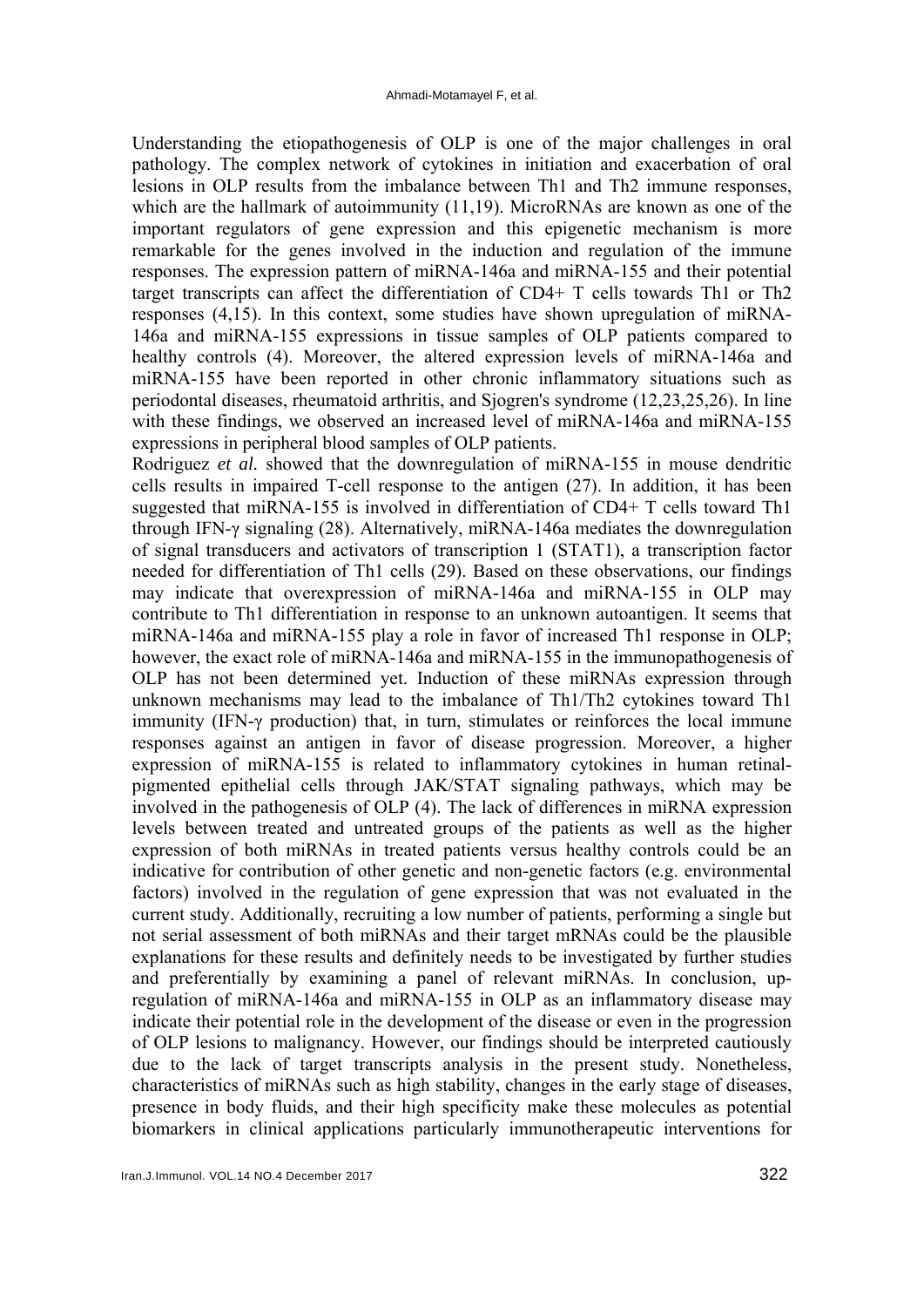autoimmune diseases (30,31). Finally, further studies are required to explore the exact role of miRNAs in the immunopathogenesis of OLP.

# **ACKNOWLEDGEMENTS**

Authors are grateful to all of OLP patients and to all staffs of Oral Medicine Department in Dentistry School. This study was supported by grant No. 4568 from Research Deputy, Hamadan University of Medical Sciences, Hamadan, Iran.

# **REFERENCES**

- 1. Canto AM, Müller H, Freitas RR, Santos PS. Oral lichen planus (OLP): clinical and complementary diagnosis. An Bras Dermatol. 2010; 85: 669-75.
- 2. Setterfield JF, Black MM, Challacombe SJ. The management of oral lichen planus. Clin Exp Dermatol. 2000; 25:176-82.
- 3. Nico MM, Fernandes JD, Lourenço SV. Oral lichen planus. An Bras Dermatol. 2011; 86:633-41.
- 4. Arão TC, Guimarães AL, de Paula AM, Gomes CC, Gomez RS. Increased miRNA-146a and miRNA-155 expressions in oral lichen planus. Arch Dermatol Res. 2012; 304:371-5.
- 5. Parashar P. Oral lichen planus. Otolaryngol Clin North Am. 2011; 44:89–107.
- 6. Neville BW, Damm DD, Allen CM, Bouquot JE. Patologia oral e maxilofacial. 2 ed. Rio de Janeiro: Guanabara Koogan S.A: 2004. p. 559-63.
- 7. Srinivas K, Aravinda K, Ratnakar P, Nigam N, Gupta S. Oral lichen planus Review on etiopathogenesis. Natl J Maxillofac Surg. 2011; 2:15-6.
- 8. Ismail SB, Kumar SKS, Zain RB. Oral lichen planus and lichenoid reactions: etiopathogenesis, diagnosis, management and malignant transformation. J Oral Sci. 2007; 49:89-106.
- 9. Scully C, Carrozzo M. Oral mucosal disease: lichen planus. Br J Oral Maxillofac Surg. 2008; 46:15-21.
- 10. Scully C, Beyli M, Ferreiro MC. Update on oral lichen planus: etiopathogenesis and management. Crit Ver Oral Biol Med. 1998; 9:86-122.
- 11. Ma H, Wu Y, Yang H, Liu J, Dan H, Zeng X, et al. MicroRNAs in oral lichen planus and potential miRNA-mRNA pathogenesis with essential cytokines: a review. Oral Surg Oral Med Oral Pathol Oral Radiol. 2016; 122:164-73.
- 12. Pauley KM, Chaa S, Chan EKL. MicroRNA in autoimmunity and autoimmune diseases. J Autoimmun. 2009; 32:189-94.
- 13. Chen CZ, Li L, Lodish HF, Bartel DP . MicroRNAs modulate hematopoietic lineage diferentiation. Science. 2004; 303:83– 86.
- 14. Monticelli S, Ansel KM, Xiao C, Socci ND, Krichevsky AM, Thai TH, et al. MicroRNA proWling of the murine hematopoietic system. Genome Biol. 2005; 6:R71.
- 15. Sonkoly E, Stahle M, Pivarcsi A. MicroRNAs and immunity: Novel players in the regulation of normal immune function and inXammation. Semin Cancer Biol. 2008; 18:131–40.
- 16. Taganov KD, Boldin MP, Chang KJ, Baltimore D. NFkB dependent induction of microRNA mir146a, an inhibitor targeted to signaling proteins of innate immune responses. Proc Natl Acad Sci USA. 2006; 103:12481–12486.
- 17. Leng RX, Pan HF, Qin WZ, Chen GM, Ye DQ. Role of microRNA-155 in autoimmunity. Cytokine Growth Factor Rev. 2011; 22:141-7.
- 18. Nylander E, Ebrahimi M, Wahlin YB, Boldrup L, Nylander K. Changes in miRNA expression in sera and correlation to duration of disease in patients with multifocal mucosal lichen planus. J Oral Pathol Med. 2012; 41:86-9.
- 19. Gassling V, Hampe J, Açil Y, Braesen JH, Wiltfang J, Häsler R. Disease-associated miRNAmRNA networks in oral lichen planus. PLoS One. 2013; 8:e63015.
- 20. Grigoryev YA, Kurian SM, Hart T, Nakorchevsky AA, Chen C. MicroRNA regulation of molecular networks mapped by global microRNA, mRNA, and protein expression in activated T lymphocytes. J Immunol. 2011; 187:2233–43.

Iran.J.Immunol. VOL.14 NO.4 December 2017 323